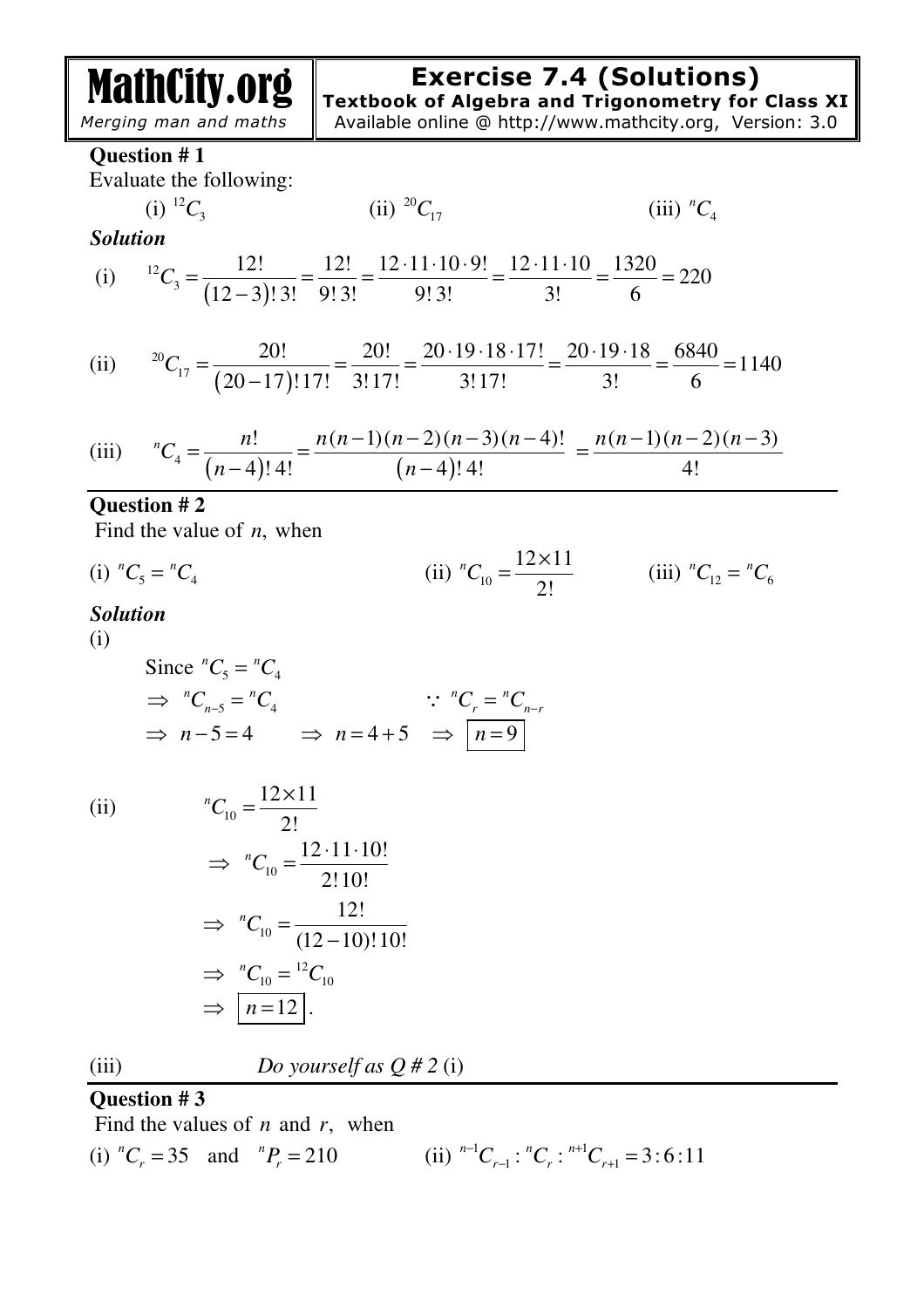FSc-I / Ex 7.4 - **2**

*Solution* 

(i) 
$$
{}^nC_r = 35
$$
 and  ${}^nP_r = 210$   
\nSince  ${}^nC_r = 35$   $\Rightarrow \frac{n!}{(n-r)! \, r!} = 35$   $\Rightarrow \frac{n!}{(n-r)!} = 35 \cdot r! \dots \dots \dots (i)$   
\nAlso  ${}^nP_r = 210$   $\Rightarrow \frac{n!}{(n-r)!} = 210 \dots \dots \dots (ii)$ 

Comparing (i) and (ii)

$$
35 \cdot r! = 210
$$
  
\n
$$
\Rightarrow r! = \frac{210}{35} \Rightarrow r! = 6 \Rightarrow r! = 3! \Rightarrow r! = 3
$$

Putting value of *r* in equation (ii)

$$
\frac{n!}{(n-3)!} = 210
$$
  
\n⇒  $\frac{n(n-1)(n-2)(n-3)!}{(n-3)!} = 210$   
\n⇒  $n(n-1)(n-2) = 210$   
\n⇒  $n(n-1)(n-2) = 7 \cdot 6 \cdot 5$   
\n⇒  $\boxed{n=7}$ 

(ii) 
$$
{}^{n-1}C_{r-1} : {}^{n}C_{r} : {}^{n+1}C_{r+1} = 3:6:11
$$

First consider

$$
{}^{n-1}C_{r-1}: {}^{n}C_{r} = 3:6
$$
  
\n
$$
\Rightarrow \frac{(n-1)!}{(n-1-r+1)!(r-1)!} : \frac{n!}{(n-r)!r!} = 3:6
$$
  
\n
$$
\Rightarrow \frac{(n-1)!}{(n-r)!(r-1)!} : \frac{n!}{(n-r)!r!} = 3:6
$$
  
\n
$$
\frac{(n-1)!}{n!} = \frac{3}{6}
$$
  
\n
$$
\frac{(n-1)!}{(n-r)!r!} = \frac{1}{6}
$$
  
\n
$$
\Rightarrow \frac{(n-1)!}{(n-r)!(r-1)!} \times \frac{(n-r)!r!}{n!} = \frac{1}{2}
$$
  
\n
$$
\Rightarrow \frac{(n-1)!}{(r-1)!} \times \frac{r!}{n!} = \frac{1}{2}
$$
  
\n
$$
\Rightarrow \frac{r}{n} = \frac{1}{2} \Rightarrow n = 2r \dots \dots \dots (i)
$$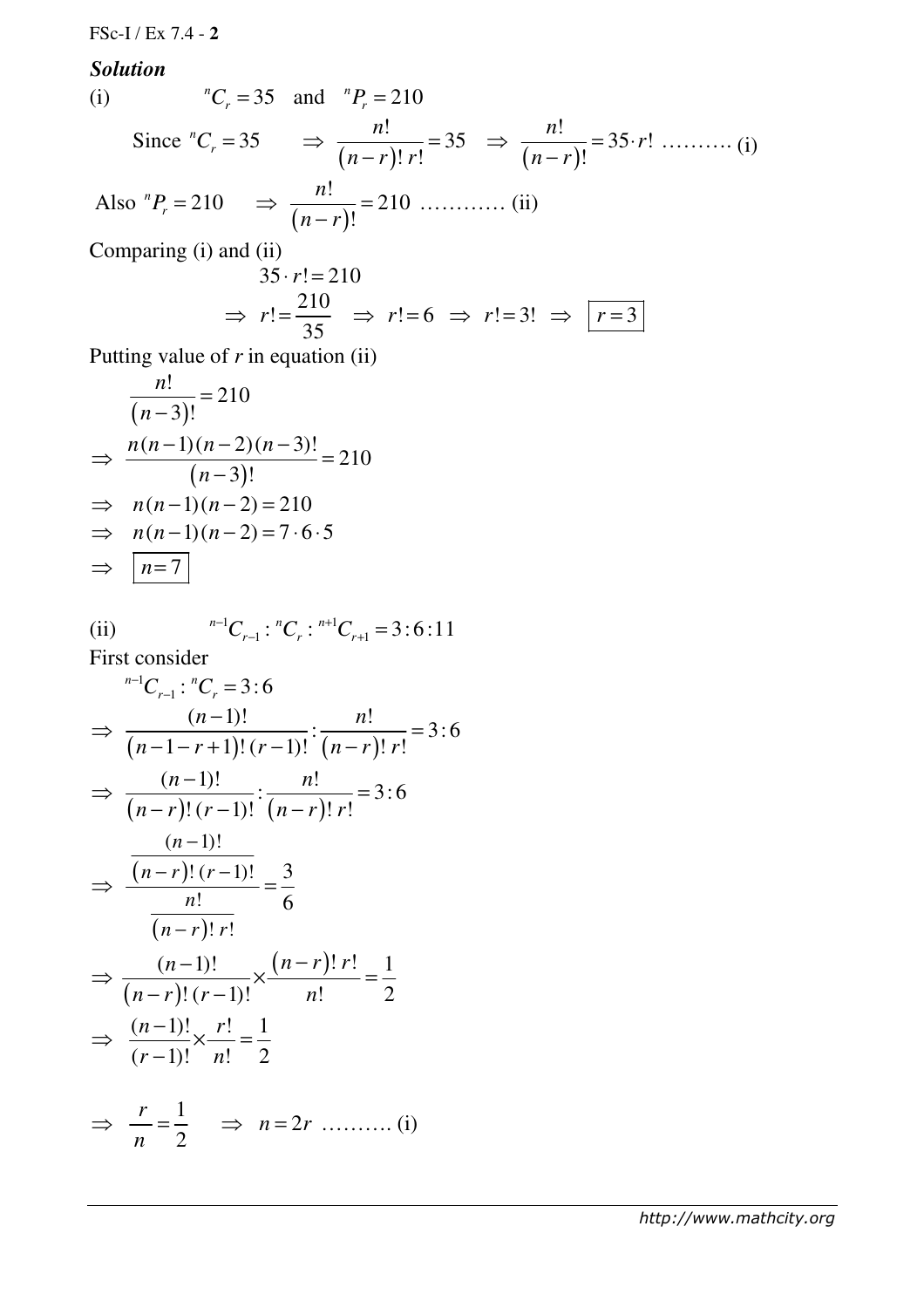Now consider 
$$
{}^nC_r
$$
:  ${}^{n+1}C_{r+1} = 6:11$   
\n $\Rightarrow \frac{n!}{(n-r)! \cdot r!} : \frac{(n+1)!}{(n+1-r-1)!(r+1)!} = 6:11$   
\n $\Rightarrow \frac{n!}{(n-r)! \cdot r!} : \frac{(n+1)!}{(n-r)! \cdot (r+1)!} = 6:11$   
\n $\Rightarrow \frac{(n-r)! \cdot r!}{(n+1)!} = \frac{6}{11}$   
\n $\Rightarrow \frac{n!}{(n-r)! \cdot r!} \times \frac{(n-r)! \cdot (r+1)!}{(n+1)!} = \frac{6}{11}$   
\n $\Rightarrow \frac{n!}{r!} \times \frac{(r+1)!}{(n+1)!} = \frac{6}{11}$   
\n $\Rightarrow \frac{n!}{r!} \times \frac{(r+1)r!}{(n+1)n!} = \frac{6}{11}$   
\n $\Rightarrow \frac{(r+1)}{(n+1)} = \frac{6}{11}$   
\n $\Rightarrow 11(r+1) = 6(n+1)$   
\n $\Rightarrow 11(r+1) = 6(2r+1)$   $\therefore n = 2r$   
\n $\Rightarrow 11r+11=12r+6$   
\n $\Rightarrow 11r-12r=6-11 \Rightarrow -r=-5 \Rightarrow \boxed{r=5}$   
\nPutting value of *r* in equation (ii)  
\n $\Rightarrow \boxed{n=10}$ 

## **Question # 4**

 How many (a) diagonals and (b) triangles can be formed by joining the vertices of the polygon having:

 $(i)$ 5 sides  $(i)$  sides  $(iii)$  8 sides  $(iii)$  12 sides

*Solution*  (i)

 (*a*) 5 sided polygon has 5 vertices, so joining two vertices we have line segments =  ${}^5C_2$  = 10 Number of sides  $= 5$ So number of diagonals =  $10 - 5 = 5$  (*b*) 5 sided polygon has 5 vertices, so joining any three vertices we have triangles =  ${}^5C_3$  = 10

(ii)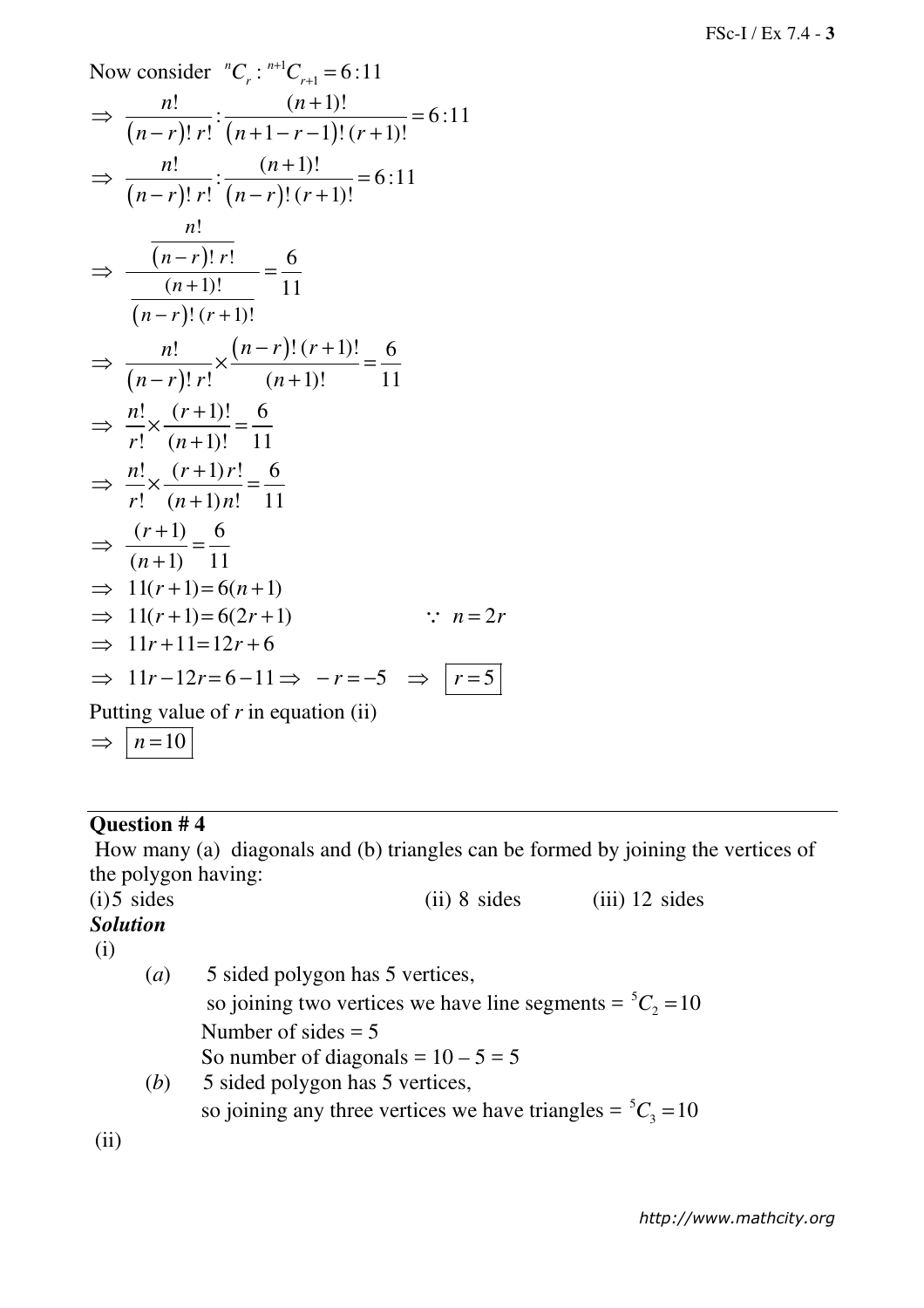#### FSc-I / Ex 7.4 - **4**

 (*a*) 8 sided polygon has 8 vertices So joining any two vertices we have line segments =  ${}^{8}C_{2}$  = 28 Number of sides  $= 8$ So number of diagonals  $= 28 - 8 = 20$ (*b*) 8 sided polygon has 8 vertices,

so joining any three vertices we have triangles =  ${}^{8}C_{3}$  = 56.

(iii) *Do yourself as above.*

## **Question # 5**

 The members of a club are 12 boys and 8 girls. In how many ways can a committee of 3 boys and 2 girls be formed?

#### *Solution*

Number of boys  $= 12$ So committees formed taking 3 boys  $= {}^{12}C_3 = 220$ Number of girls  $= 8$ So committees formed by taking 2 girls  $= = {}^{8}C_{2} = 28$ Now total committees formed including 3 boys and 2 girls =  $220 \times 28$  $= 6160$ 

#### **Question # 6**

 How many committees of 5 members can be chosen from a group of 8 persons when each committee must include 2 particular persons?

#### *Solution*

Number of persons  $= 8$ 

Since two particular persons are included in every committee so we have to

find combinations of 6 persons 3 at a time =  ${}^6C_3$  = 20

Hence number of committees  $= 20$ 

## **Question # 7**

 In how many ways can a hockey team of 11 players be selected out of 15 players? How many of them will include a particular player?

## *Solution*

The number of player  $= 15$ So combination, taking 11 player at a time =  ${}^{15}C_{11}$  = 1365 Now if one particular player is in each collection then number of combination =  $^{14}C_{10}$  = 1001

### **Question # 8**

Show that:  ${}^{16}C_{11} + {}^{16}C_{10} = {}^{17}C_{11}$ *Solution*   $L.H.S = {}^{16}C_{11} + {}^{16}C_{10}$  $(16-11)!$  11!  $(16-10)$ 16! 16! 16! 16!  $16 - 11$ !  $11!$   $(16 - 10)!$  10! 5! 11! 6! 10!  $=\frac{10!}{(46-11)!4!}+\frac{10!}{(46-10)!40!}=\frac{10!}{5!4!}+$ −11)! 11! (16−

*http://www.mathcity.org*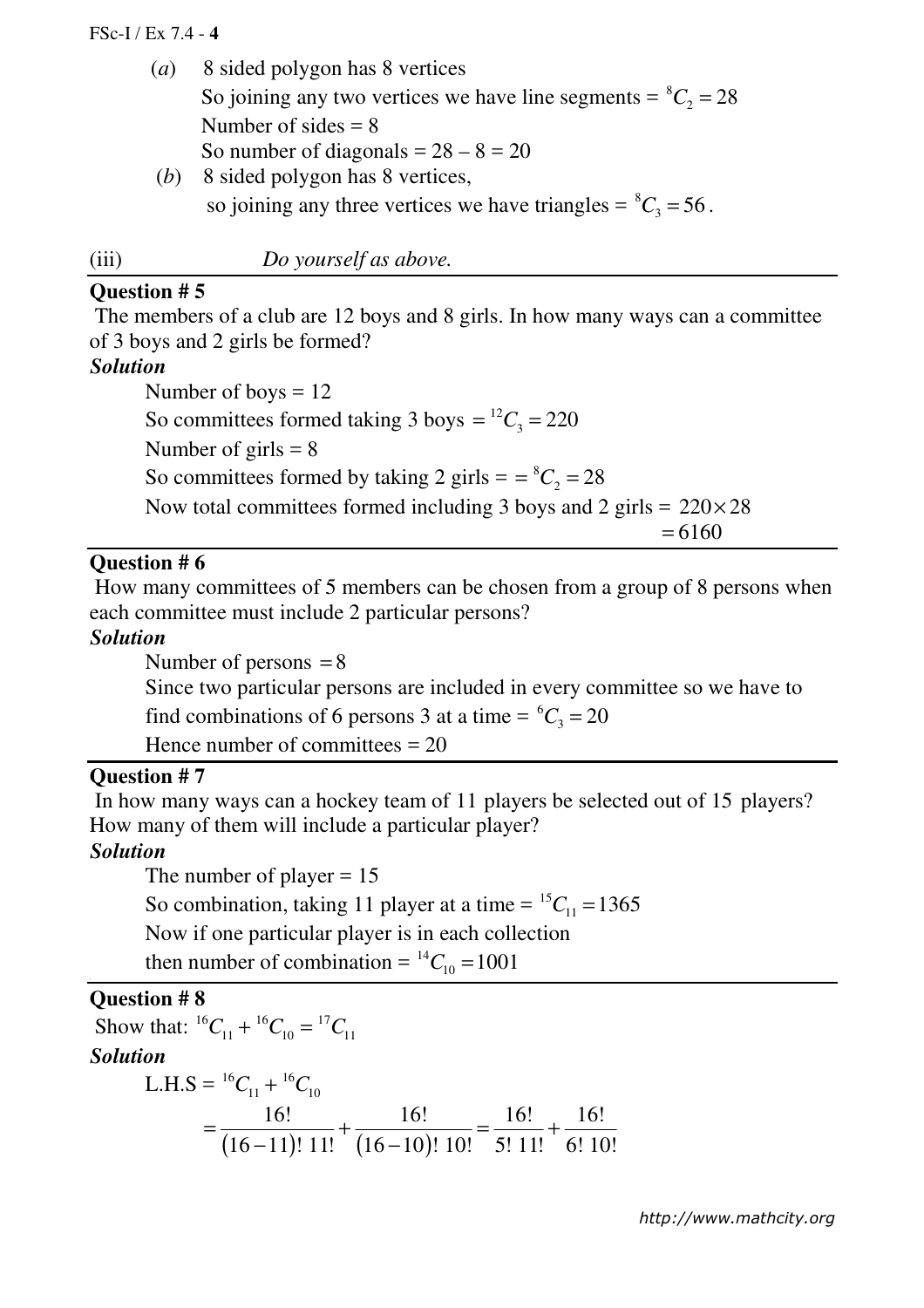$$
= \frac{16!}{5! \cdot 11 \cdot 10!} + \frac{16!}{6 \cdot 5! \cdot 10!} = \frac{16!}{10! \cdot 5!} \left(\frac{1}{11} + \frac{1}{6}\right)
$$
  

$$
= \frac{16!}{10! \cdot 5!} \left(\frac{6+11}{66}\right) = \frac{16!}{10! \cdot 5!} \left(\frac{17}{66}\right) = \frac{16!}{10! \cdot 5!} \left(\frac{17}{11 \cdot 6}\right)
$$
  

$$
= \frac{17 \cdot 16!}{11 \cdot 10! \cdot 6 \cdot 5!} = \frac{17!}{11! \cdot 6!} = \frac{17!}{11! \cdot (17-11)!} = {}^{17}C_{11} = \text{R.H.S}
$$

 *Alternative* 

L.H.S =  ${}^{16}C_{11}$  +  ${}^{16}C_{10}$  = 4368 + 8008 = 12276 …....... (*i*)  $R.H.S = <sup>17</sup>C<sub>11</sub> = 12376$  ……… *(ii)* From (*i*) and (*ii*)  $L.H.S = R.H.S$ 

#### **Question # 9**

There are 8 men and 10 women members of a club. How many committees of numbers can be formed, having;

 $(i)$ <sup>4</sup> women (ii)at the most <sup>4</sup> women (iii)at least <sup>4</sup> women *Solution* 

Number of men  $= 8$ 

Number of women = 10

(i) We have to form combination of 4 women out of 10 and 3 men out o  $= {}^{10}C_4 \times {}^{8}C_3 = 210 \times 36 = 11760$ 

 (ii) At the most 4 women means that women are less than or equal to 4, which implies the following possibilities  $(1W, 6M)$ ,  $(2W, 5M)$ ,  $(3W, 4M)$ ,  $(4W, 3M)$ ,  $(7M)$ 

$$
= {}^{10}C_1 \times {}^{8}C_6 + {}^{10}C_2 \times {}^{8}C_5 + {}^{10}C_3 \times {}^{8}C_4 + {}^{10}C_4 \times {}^{8}C_3 + {}^{8}C_7
$$
  
= (10)(28) + (45)(56) + (120)(70) + (210)(56) + (8)  
= 280 + 2520 + 8400 + 11760 + 8 = 22968

 (iii) At least 4 women means that women are greater than or equal to 4, which implies the following possibilities  $(4W, 3M)$ ,  $(5W, 2M)$ ,  $(6W, 1M)$ ,  $(7W)$ 

$$
= {}^{10}C_4 \times {}^{8}C_3 + {}^{10}C_5 \times {}^{8}C_2 + {}^{10}C_6 \times {}^{8}C_1 + {}^{10}C_7
$$
  
= (210)(56) + (252)(28) + (210)(8) + 120  
= 11760 + 7056 + 1680 + 120  
= 20616

#### **Question # 10**

Prove that;  ${}^{n}C_{r} + {}^{n}C_{r-1} = {}^{n+1}C_{r}$ *Solution*  L.H.S =  ${}^nC_r + {}^nC_{r-1} = \frac{n!}{(n-r)! \; r!} + \frac{n!}{(n-(r-1))! \; (r-1)}$  $\qquad \qquad \qquad n!$  $\left[ r\right]$   $(n-(r-1))$ !  $(r-1)$ !  $n_{\mathcal{C}}$   $n^{n}$  $C_r + {^n}C_{r-1} = \frac{n!}{(n-r)!r!} + \frac{n!}{(n-(n-1))r!}$  $(n-r)!$  r!  $(n-(r-1))!$  (*r*  $+ {}^{n}C_{r-1} = \frac{n!}{(n-r)!} +$  $(-r)!$   $r!$   $(n-(r-1))!$   $(r-$